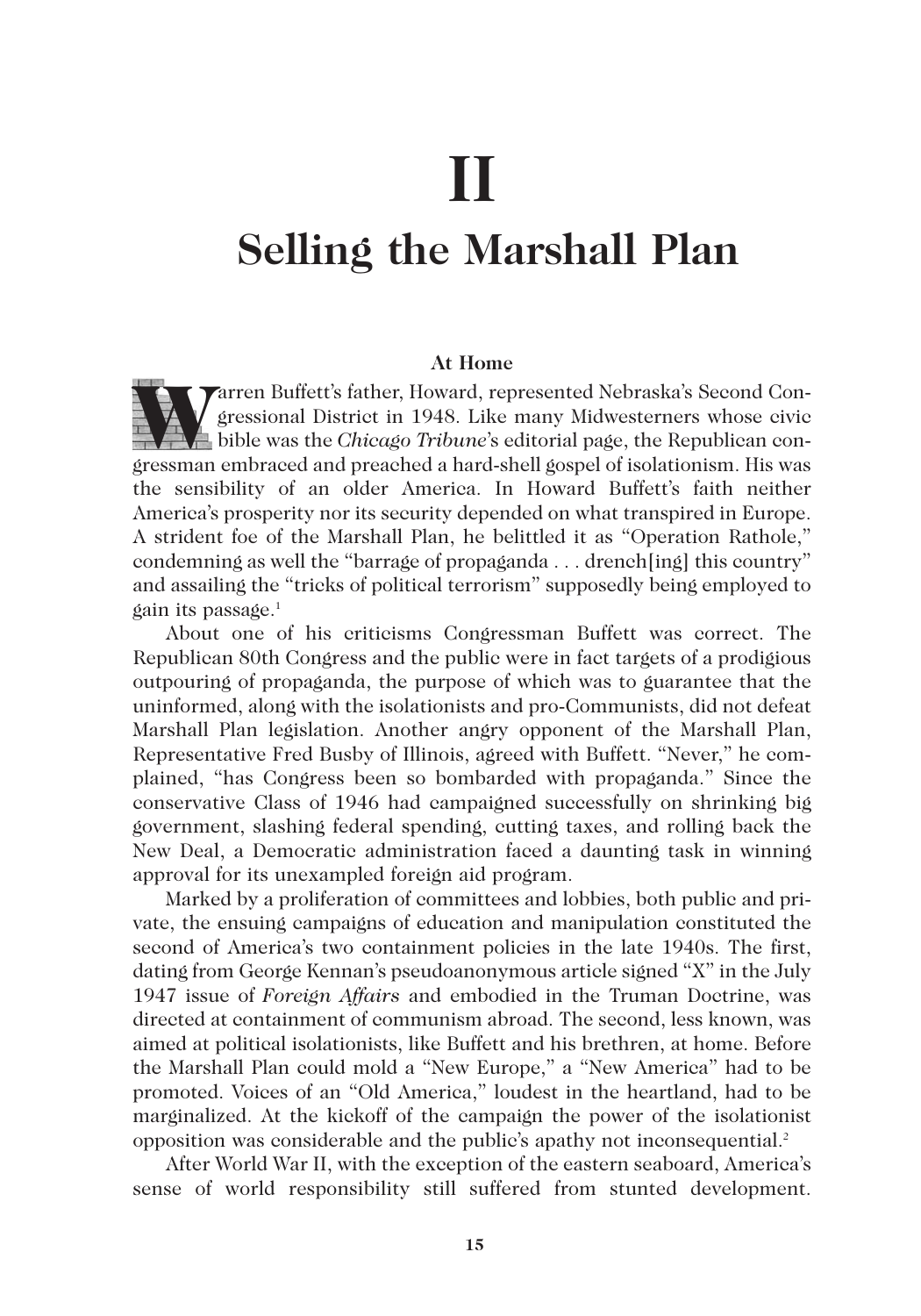Witness the popular philosophy of Robert R. McCormick, then owner and publisher of the *Chicago Tribune,* herald of the country's most isolationist region. McCormick comingled national aloofness with illusions of invulnerability and omnipotence. "We can work out our own [national] salvation," he declared, "independently of what happens elsewhere in the world." The Truman administration and friends of the Marshall Plan could not have disagreed more. But to implement and sustain their grand foreign policy, Truman and Marshall first had to master common domestic politics. In one of America's most unusual feats of leadership, they made the latter servant to the former. Harmonizing means and ends proved as crucial as it was rare. By summer of 1947, they were organizing coast-to-coast efforts to convince the people and their elected representatives about the feasibility and rightness of their cause, and to accept, instead of a promised federal tax cut, the likelihood of higher taxes. Mobilizing favorable public opinion and bipartisan support thus began and ended in Washington.<sup>3</sup>

# **The Government Campaign**

Overseen by Under Secretary Robert Lovett, a Republican, the State Department went to work independently, and in concert with various interdepartmental working committees in the Executive Branch, collecting economic and financial information. A European recovery program acceptable to a Congress full of isolationists and fiscal conservatives presupposed an immense amount of knowledge, as well as a sound basis on which to make cost projections. A Herculean effort of research, documentation, and analysis, led by Charles Kindleberger, Paul Nitze, and others, produced the legendary "Brown Books." Deciding to err on the side of too many rather than too few statistics, government officials simply overwhelmed skeptical Congressmen with detailed country studies on commodities, balance of payments, and trade that measured three inches in thickness. The scale and thoroughness of the State Department's homework and preparations helped to overcome some of its unpopularity on Capitol Hill, "amazing," in particular, Republican Senator Arthur Vandenberg of Michigan, a former isolationist whose support was indispensable.

After Secretary Marshall's Harvard speech, President Truman also appointed three bipartisan governmental advisory groups to examine the feasibility of massive foreign aid to Europe. He asked Julius Krug, Secretary of the Interior, to chair a committee to assess its impact on America's natural and national resources. He nominated Edwin Nourse, head of the President's Council of Economic Advisers, to investigate its consequences for the health of the domestic economy. The third set of advisers he called into existence was put together from a list of prominent Americans compiled by Dean Acheson and chaired by the Secretary of Commerce, Averell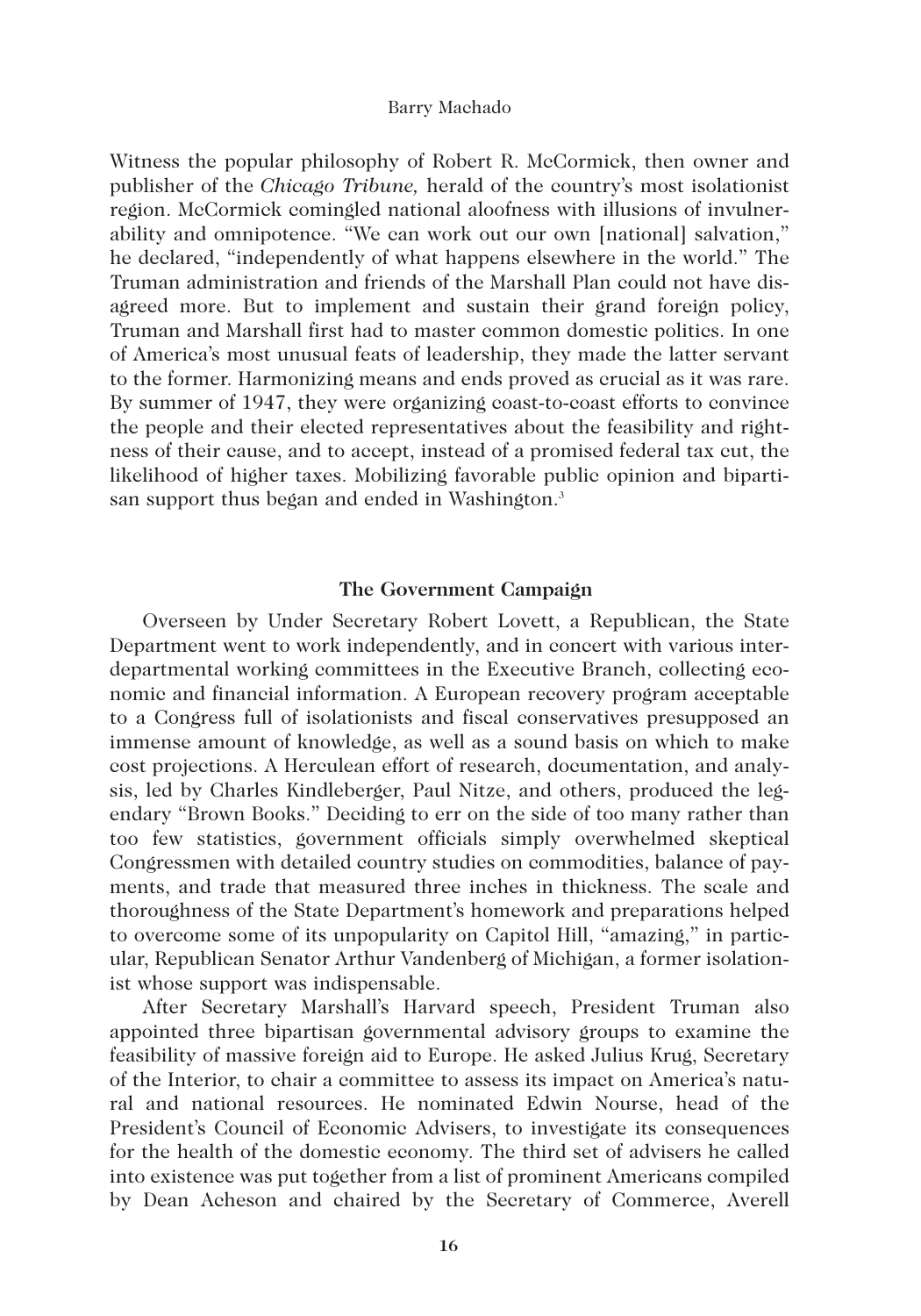Harriman. Their charge was to review the CEEC proposal and determine the limits and appropriate shape of Marshall's ideas. How much, for example, could the United States spend without bankrupting itself?

In terms of laying the groundwork and influencing Congress and the press, contemporaries regarded the Krug and Nourse committees as minor players. The third committee, however, the "President's Committee on Foreign Aid," better known as the "Harriman Committee," complemented Foggy Bottom's marketing and was by far "of very great importance." Working from late August 1947 until publication of its results in early November, it cooperated behind the scenes with State Department working groups and utilized their expertise. Its essential findings that European selfhelp was mandatory, the expense was not prohibitive, and a "new" Europe "with a common economic market and strong political ties" had to replace "the old, compartmentalized pre-war Europe" were greeted by widespread applause and accolades in the press. More than any other government document, the final report of the Harriman Committee converted the press to the cause of the true believers.<sup>4</sup>

The Harriman Committee consisted of around twenty members. Representing business, labor, and academia, its personnel "inspired confidence" in a Congress that largely lacked confidence in the State Department.5 According to the MIT economist who, as the committee's executive secretary, directed its research and deliberations, and collaborated in drafting its final report, the group was "rather conservative" and, in at least one crucial way, well prepared for its task. The attitudes of many members had already been molded by "experience in governmental policy" in World War II. Their service in wartime agencies with limited purposes and life spans left two fortunate legacies: inoculation against simplistic, clichéd thinking and sloganeering about the federal government often heard in the private sector and a good understanding about how a government adhocracy functioned.<sup>6</sup>

Not only did the committee's bipartisan makeup and recommendations impress journalists and legislators alike, but two of its leading participants, Averell Harriman and Paul Hoffman, went on their own personal crusades to win acceptance of the Marshall Plan in the business community. Although he was a poor public speaker, appearing to some as inarticulate, no one was more zealous in promoting the objectives of the Marshall Plan, or more committed to its congressional passage, than Harriman. After his committee's report was finished, he flew all over the Midwest and West drumming up support in the months leading up to the vote in Congress. Flying great distances in an unpressurized DC-3, he adhered to what one of his companions considered a superhuman speaking schedule. Every day for several weeks he made three stops—in unglamorous cities like Fargo, Boise, and Walla Walla, bastions of isolationism.7

Also delivering scores of speeches to audiences in need of conversion was Paul Hoffman, head of the Studebaker automobile company and one of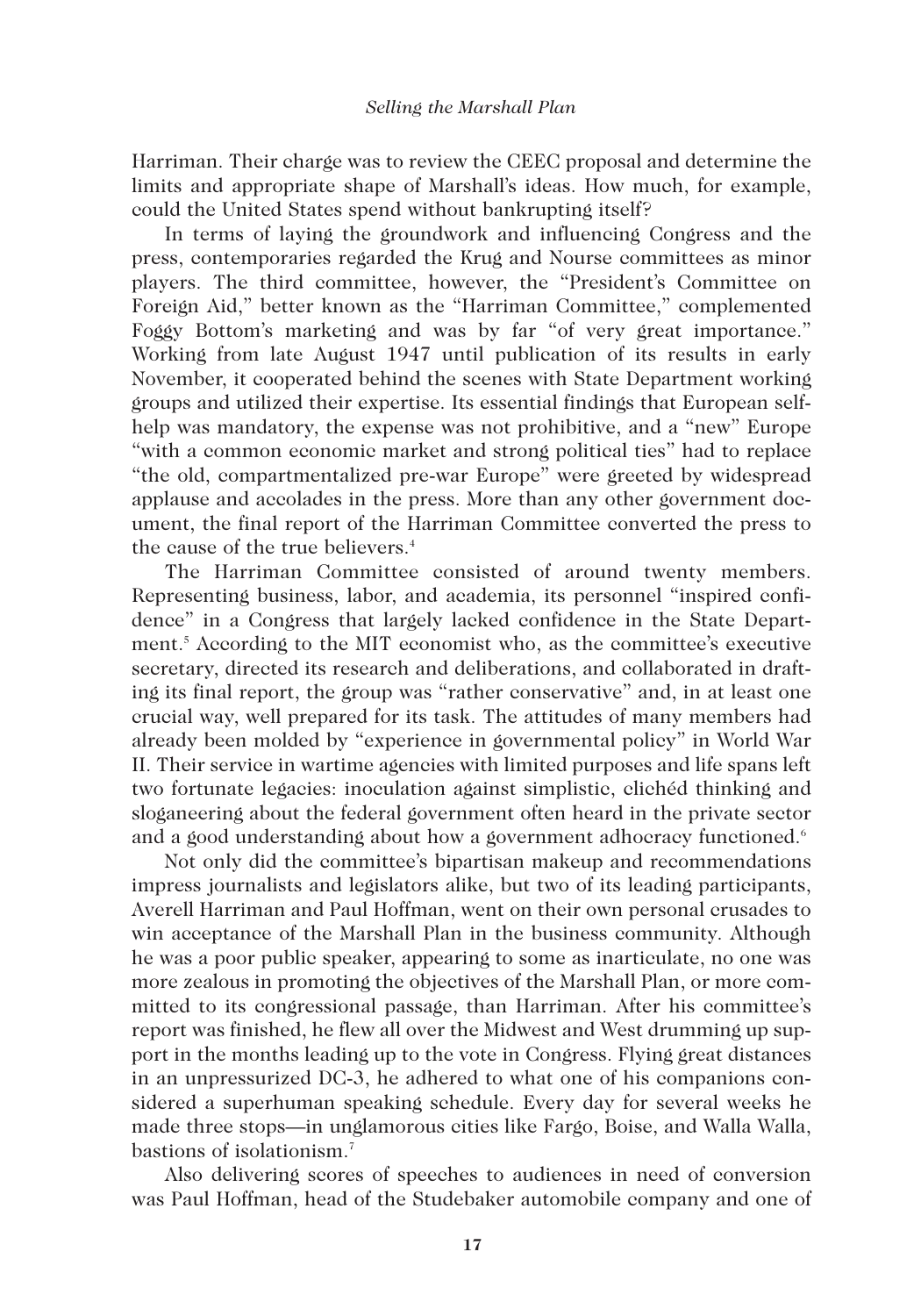the founders in 1942 of the Committee for Economic Development (CED), an organization of liberal businessmen. Six years later, his connections with the CED turned highly beneficial. According to an associate, a determined and tactful Hoffman "kept the business community behind the Plan . . . in the beginning," using "liberal businessmen as the cutting edge to get united support."8 Public relations was Hoffman's great gift. Some who knew him well deemed him "little short of a genius" in its employment. To Dean Acheson, he was an "evangelist" spreading the gospel.<sup>9</sup>

In the Truman administration's self-appointed mission to awaken the American public from its isolationist slumber, World War II's organizer of victory, General Marshall, led by example. In October 1947 he broke with precedent and, in search of organized labor's backing, he addressed the annual Congress of Industrial Organizations (CIO) convention. From January until May 1948 he campaigned as virtually a one-man talkathon. An impeccable reputation as a nonpartisan aided his arguments immensely. Marshall's whirlwind swing around the country took him to a chamber of commerce here and a church group there, as well as to business councils, university faculties and student bodies, farmers' associations, and women's clubs. Besides testifying regularly on the Hill, he carried the State Department's message coast-tocoast: from New York, Pittsburgh, and Atlanta, to Chicago and Des Moines, and on to San Francisco, Los Angeles, and Portland.10

There were businessmen and congressmen, like Everett Dirksen of Illinois, who were persuaded neither by the torrent of speeches nor by George Marshall's prestige. Rather, they underwent self-conversion, switching from an isolationist to an internationalist faith by the baptism of first-hand experiences. In the late summer and fall of 1947 not a few Representatives and Senators, particularly members of the fact-finding House Herter Committee, traveled to Europe to take the measure of the continent's misery. What Dirksen and others observed of life among the ruins moved them profoundly. Unmediated observations abroad exceeded in power any abstractions that Harriman or Hoffman or even Marshall might discuss at home.

# **The Quasi-Private Offensive**

The spearhead to reeducate the nation on the grand scale was the ad hoc "Citizens' Committee for the Marshall Plan to Aid European Recovery" (CCMP). Established in late October 1947 by prominent liberal Eastern internationalists and members of the Council on Foreign Relations, the CCMP had its headquarters in New York City, a busy office in Washington, and regional and local chapters in places like Baltimore and Philadelphia. From there it ran a massive, well-organized assault on unfavorable domestic sentiments towards the Marshall Plan. Top-heavy with corporate and labor leaders in provisional alliance with one-time government officials—Robert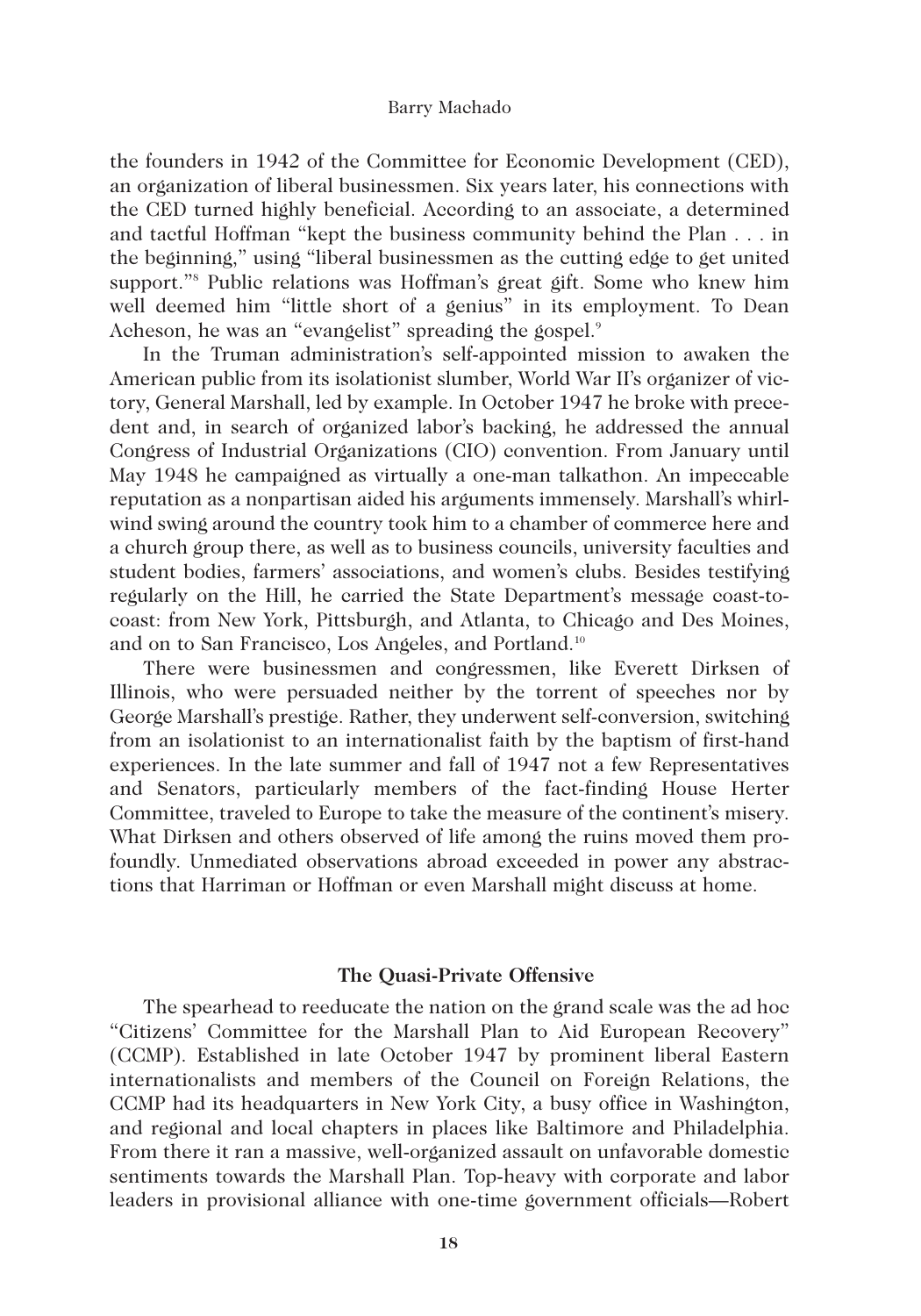# *Selling the Marshall Plan*



*Secretary Marshall and Under Secretary Lovett testify in favor of the emergency aid bill—\$597,000,000 for France, Italy, and Austria—November 10, 1947.*

Patterson and Dean Acheson, for instance—CCMP epitomized bipartisanship. While more than half of its general membership were businessmen, in contrast to only 6% labor union officials, its National Council was divided evenly between Democrats and Republicans.

Though ostensibly a nongovernmental organization, and though bankrolled by big donors like John D. Rockefeller as well as by small private contributions, in many ways the distinguished private citizens who led the organization actually fronted for a State Department legally barred from engaging in propaganda. To sway public opinion, the CCMP ran ads, press releases, and editorials in both big city and country newspapers, paid for radio broadcasts, and hired its own news and speakers bureaus. Publicity entailed sending spokesmen to women's clubs, church councils, and public affairs groups. Dean Acheson followed in the footsteps of Harriman and Hoffman, undertaking his own speaking tour of the Midwest and West. He addressed audiences in Palo Alto, Portland, Spokane, Minneapolis, and Duluth. Will Clayton stumped parts of the country as well. In January and February 1948 a CCMP field staff visited additional areas of the Midwest to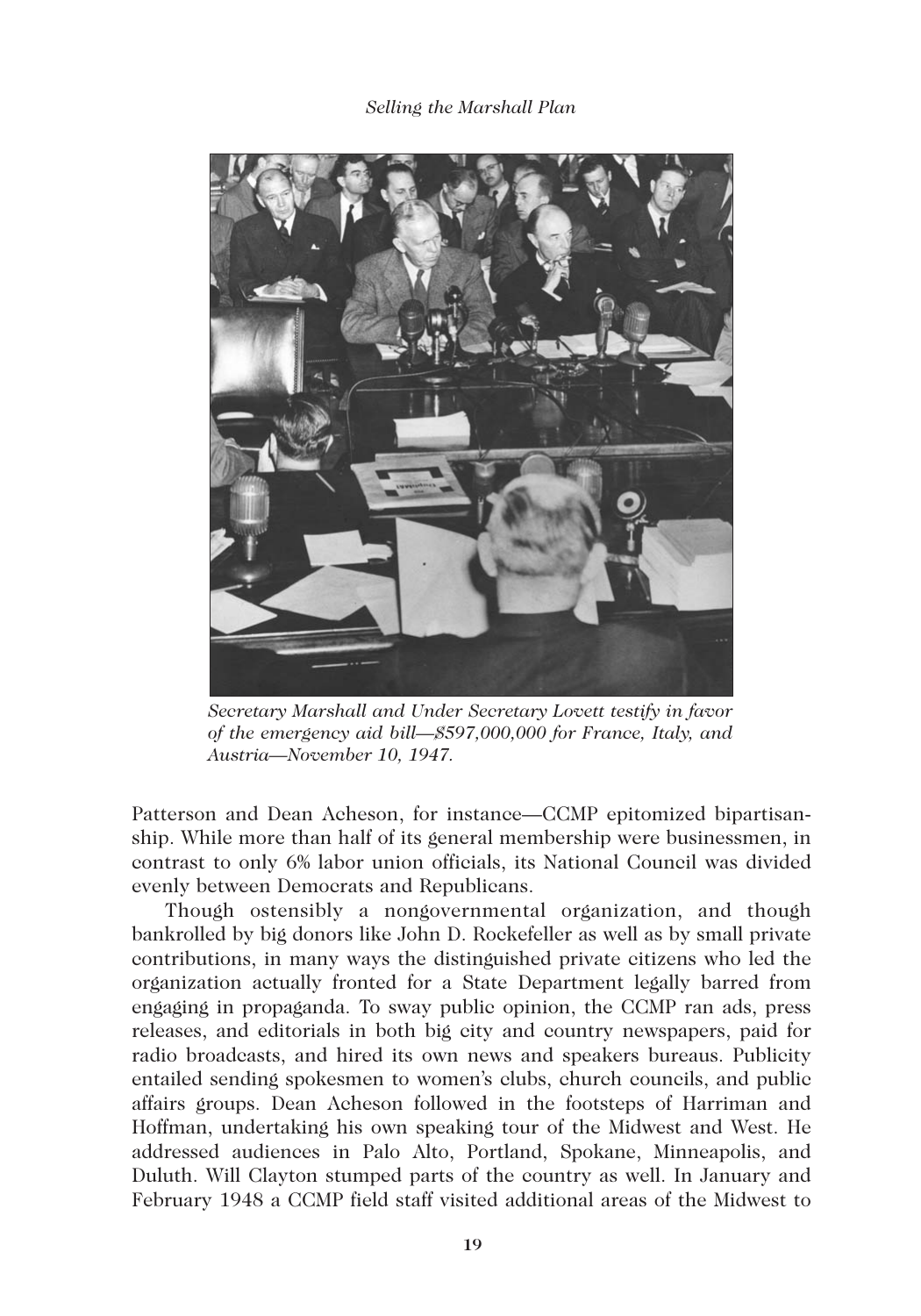mobilize local support. Winning the hearts and minds of fellow Americans also meant circulating more than a million pieces of pro–Marshall Plan publications—booklets, leaflets, reprints, and fact sheets. The primary focus was frequently on elite opinion, but the grassroots were cultivated, too.

The preliminary bout on the legislative fight card was an Interim Aid bill. After the warm-up, congressional debate and committee hearings on the Marshall Plan began in earnest in January 1948. The main attraction lasted for six months, until June. Thanks to the fair-minded leadership of Vandenberg in the Senate and the elderly Representative Charles Eaton in the House, neither steamroller nor filibuster occurred. Early on, however, reluctant members of Congress made it clear that their vote for passage depended on the ultimate shape of the program. Finding the Harriman Committee report particularly handy, the CCMP assembled and briefed a cross-section of private organizations as witnesses. In all, twenty-six members of the CCMP testified before congressional committees, representing organized labor, farmers' associations, industry, and religious groups.11

Clearly, President Truman, Secretary Marshall, and their advisers wisely decided to commit the citizenry to an ambitious, unprecedented public policy before committing the nation to sacrifice money and manpower on its behalf. Selling the Marshall Plan at home required compelling arguments as clinchers. Those used by the administration's front, the CCMP, appealed, sometimes indiscriminately, to America's idealism, self-interest, and ideology. Humanitarian and economic reasons predominated, while an ideological consideration surfaced much less often, at least until troubling events took place in Czechoslovakia in late February. Before then, the notion that the Marshall Plan might serve as a "bulwark against Communism" was mentioned but not dramatized.<sup>12</sup>

Interestingly, in its press releases and talking points the CCMP did not play heavily on an anti-Communist theme; indeed, it forsook the shrill, hard sell. Allen Dulles, among the organization's founders and most active members and a future head of the Central Intelligence Agency (CIA), suggested in coaching his congressional witnesses that the Marshall Plan could in fact speed up the decline of communism already underway in western Europe, adding to some recent setbacks. To Dulles, the mere prospect of the Marshall Plan had inflicted "a body blow" on the Communist parties in France and Italy "from which it is staggering." As cause for optimism, he pointed to the failed Communist-led strikes in France and Italy in December 1947, especially the fact that French Communists called off their strikes, opening fractures in the French labor movement. Dulles eschewed scare tactics, recommending instead ample forethought and proper planning. "We should not embark on a Marshall Plan program," he cautioned, "until we have counted the effort, the cost, and the sacrifice that we are disposed to put into it."13

After February 25, when a coup in Czechoslovakia put Communists in power, fear supplanted prudence—and emotion suppressed reason—in public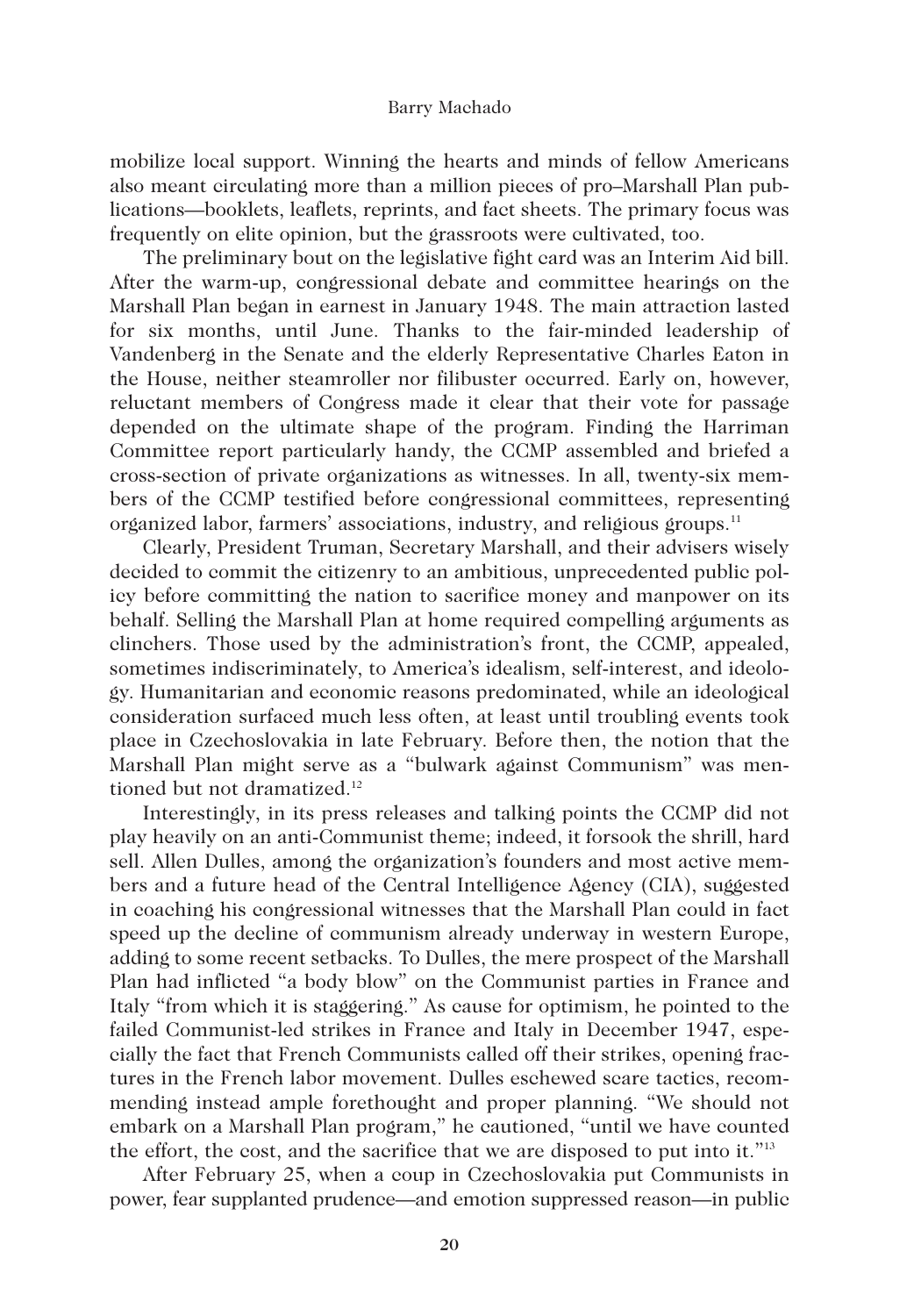discussions of the Marshall Plan. A war scare swept the country for a while. Prague was perceived as another Munich. With resounding thuds, Josef Stalin had a knack throughout the early Cold War years for regularly slamming down the wrong card on the table. Once proponents of the Marshall Plan picked up the first "Uncle Joe" card, they held a winning hand. In the Soviet dictator the CCMP, along with the State Department, had found perhaps its most effective salesman. Over the duration of the Plan Stalin repeatedly misplayed his hand in Yugoslavia, Germany, and Korea, on each occasion with maximum beneficial effect on Washington's goals abroad.

The shrinking percentage of Americans who had not heard of the Marshall Plan clearly reflected the impact of the CCMP's first-rate public relations and publicity blitz. Between July and December 1947, as measured by Gallup Polls, the number of Americans unaware of the Plan fell from 51 to 36% nationwide. Suggestive of the combined effect of CCMP activities along with the release of the Harriman Committee report in November, the percentage of Americans who favored it jumped from 47 to 56% between November 1947 and February 1948. Then, before Stalin lent his helping hand, only 29% of Americans still had not heard of the Marshall Plan. By the time of the first congressional vote in late March, one major pollster determined that three-fourths of the public with an opinion preferred the Plan, which was only slightly higher than among business executives. Farm organizations backed it strongly while the press, both editors and reporters, provided powerful support as well. Dissenters in the fourth estate made for strange bedfellows, with the *Daily Worker* joining the McCormick, Hearst, and Knight newspaper chains as the most notable opponents.<sup>14</sup>

An intensive five-month campaign of discussion, debate, and persuasion won for the Marshall Plan broad public endorsements. The exertions of good salesmen with good selling points sold their product. Of course, the Truman administration's willingness to concede a great deal to the concerns and biases of Congress in jointly crafting the final, compromise version of the ERP bill secured additional votes. Congress was always actively engaged in the process of revision, and the enabling legislation bore numerous congressional fingerprints: the program would not be run out of the State Department, its director would be a respected businessman from the private sector, appropriations would be for one year only with annual reviews of how money was spent, guidelines and safeguards for disbursing funds would be imposed, aid would be denied to governments which went Communist, counterpart funds would be required, and American shipping would be employed. When the House and Senate approved the Foreign Assistance Act, 329–74 and 69–17 respectively, Marshall Plan supporters stretched across occupational and political spectrums. Powerful interest groups closed ranks around it. An unusual feat had been achieved: the American Bar Association in common cause with the United Auto Workers, farmers organizations united with Americans for Democratic Action, and the hands of the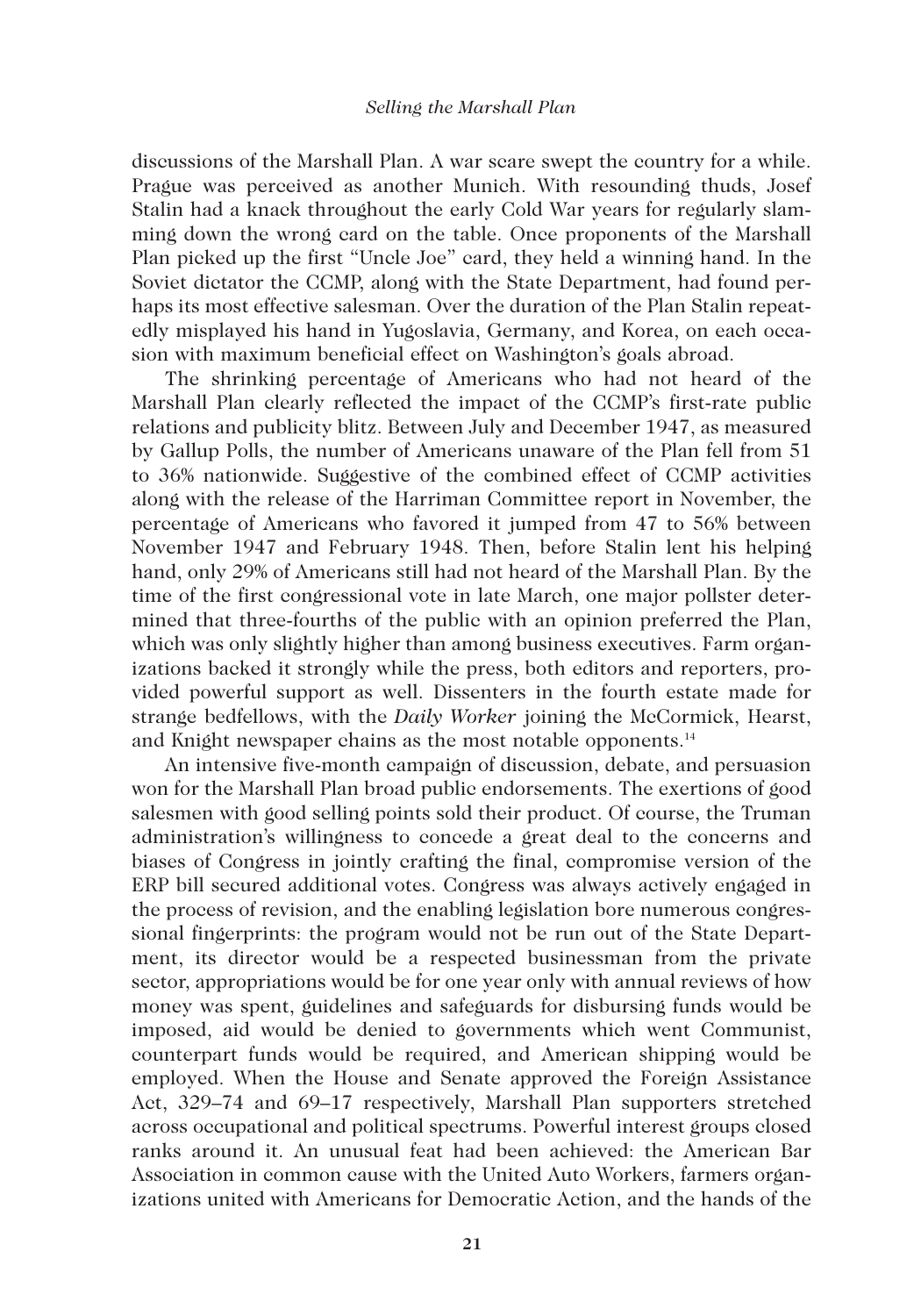American Legion joined with those of the National Planning Association. Even an unenthusiastic National Association of Manufacturers went along with the shift in opinion. "The CCMP's work," Michael Wala has written, was "crucial in passing the Marshall Plan."15

When time finally arrived to implement the Plan, the ideal in America's foreign affairs had been realized: a genuine consensus with the people, the press, the Congress, and the administration unified and committed to the same policy. Because of lengthy, open debate and tough congressional questioning, the nation undertook the Marshall Plan with eyes wide open. In the history of the republic, it was a rare moment. As some illustrious public servants have maintained, the propaganda campaign that took the issues straight to the rank-andfile as well as to elites perhaps best explains "the broad and deep interest" that Americans invested in foreign affairs during the early Cold War era, in sharp contrast to both earlier and later periods in the nation's history.16

As the final congressional votes approached, with passage a certainty, Congressman from Vermont Charles Plumley offered his own assessment of why isolationism was a spent force and the curtain was falling on an older, inward-looking, provincial America. Echoing his Republican colleagues, Howard Buffett and Fred Busby, Plumley felt he was living in unexampled times. "There was never," he groused to fellow members of the House, "such propaganda in the whole history of the nation as there has been for the Marshall Plan." Unbeknownst to Representative Plumley, a novel sales campaign all across the United States was just a rehearsal, a warm-up, for an even bigger sales campaign that attended the implementation of the Marshall Plan in western Europe. In the idiom of vaudeville, the distinguished gentlemen from Vermont, Nebraska, and Illinois hadn't seen nothin' yet.17

#### **Abroad**

A most knowledgeable European historian has called the Marshall Plan "the largest international propaganda operation ever seen in peacetime."18 While credible, a question his claim does raise is whether its author has ever had access to Cominform records in Moscow. The Marshall Plan may not deserve its first-place standing. After all, to the Plan's American architects and implementers, the Information Divisions that attached themselves to every country mission were simultaneously involved in a sales campaign and a counteroffensive. The latter originated in the October 1947 announcement by Stalin's favorite henchman, Andrei Zhdanov, that the Comintern had been resurrected. Renamed the Cominform—Communist Information Bureau the heir to the agency for exporting Communist revolution soon functioned as a conduit for Soviet funds and the latest party line to Moscow-directed Communist parties in western Europe. No longer could Georges Bidault insist, as he did in a conversation four months earlier with the chief foreign correspondent of the *New York Times,* that "neither [Maurice] Thorez nor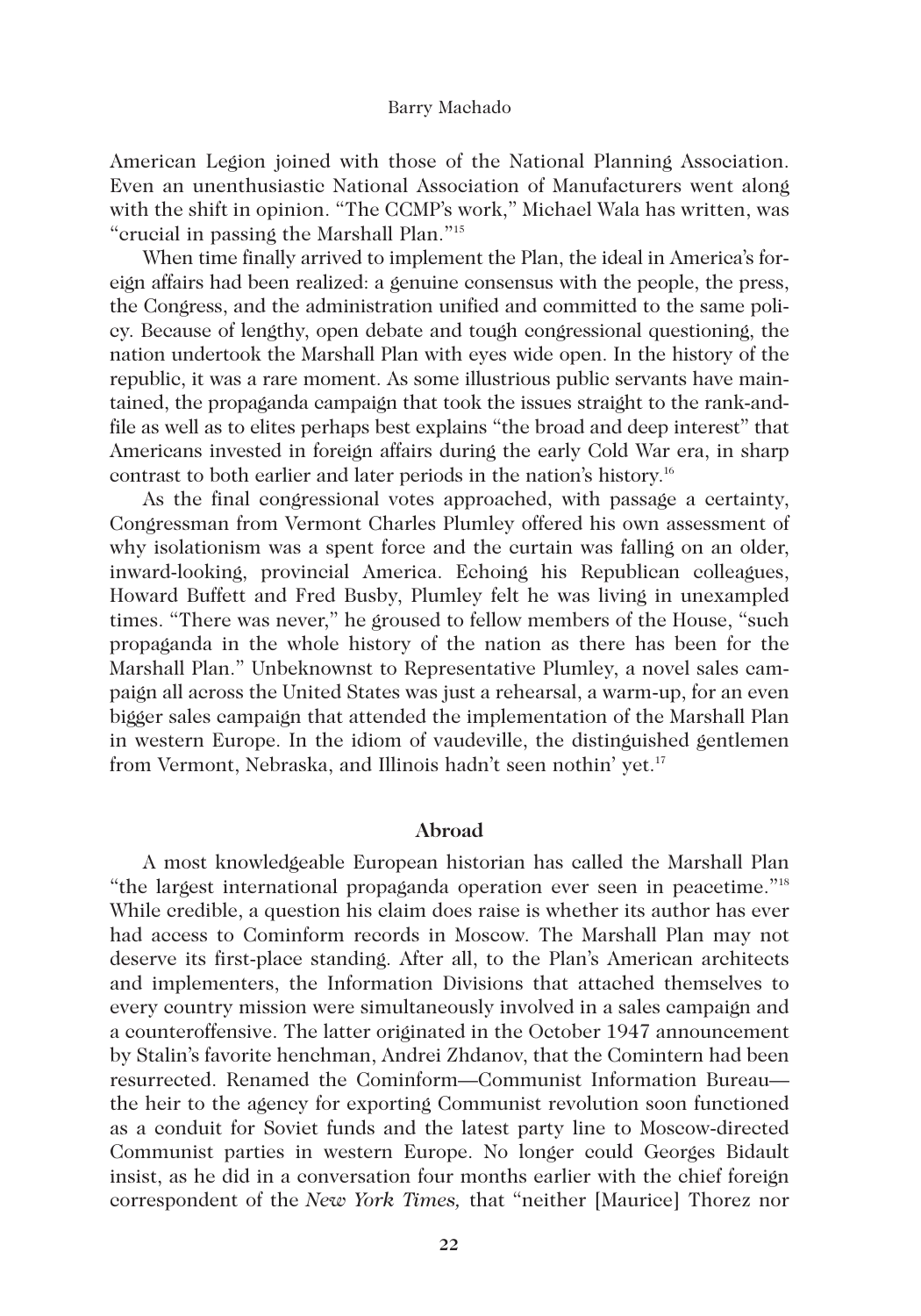

*"Sixteen in a Circle"—*Pravda *satirizes restrictions on the amount of Marshall Plan aid the U.S. was willing to extend to CEEC nations in mid-1947.*

the French Communist Party worked on direct orders from Moscow." ECA headquarters in Washington considered Zhdanov's public pledge to destroy the Marshall Plan with propaganda the first shot fired in the propaganda wars. The need to counteract Soviet distortion of American actions justified the magnitude and cost of the counterattack.19

With its own wire service linked to a network of hundreds of Communist daily newspapers and magazines, the Cominform was directing an empire of misinformation and disinformation long before the Office of the Special Representative (OSR) opened for business in Paris. Integral to the Cominform's enormous effort to defeat American objectives were attacks on American motives,

tactics that proved effective, particularly among receptive French workers and peasants, Parisian intellectuals, and students at the Sorbonne. With political and cultural animosities combining, the ERP, in Tony Judt's view, "faced the greatest popular criticism" in France. Shortly after the Cominform launched its anti-American offensive, the National Security Council in Washington adopted the view that a revived Comintern had selected Italy rather than France as its highest priority in a strategy of spreading communism westward.<sup>20</sup>

The head of the ECA's Information Division in Rome appraised the Cominform's investment in Italy as a "stupendous effort" with its goal to "undermine the Marshall Plan by distorting our objectives and procedures."21 ECA Washington actually believed that, in the propaganda contest in western Europe, the Cominform's budget exceeded its own. What lends plausibility to the notion that the Soviets outspent the Americans on the propaganda front are recent revelations by a former Central Intelligence Agency official that in the months prior to the April 1948 elections in Italy, the Soviet compound in Rome transferred \$8–10,000,000 per month to Palmiro Togliatti's Communist Party, the PCI. The Cominform's "black bags" are alleged to have been even bulkier than the ones the CIA delivered to four anti-Communist parties.<sup>22</sup>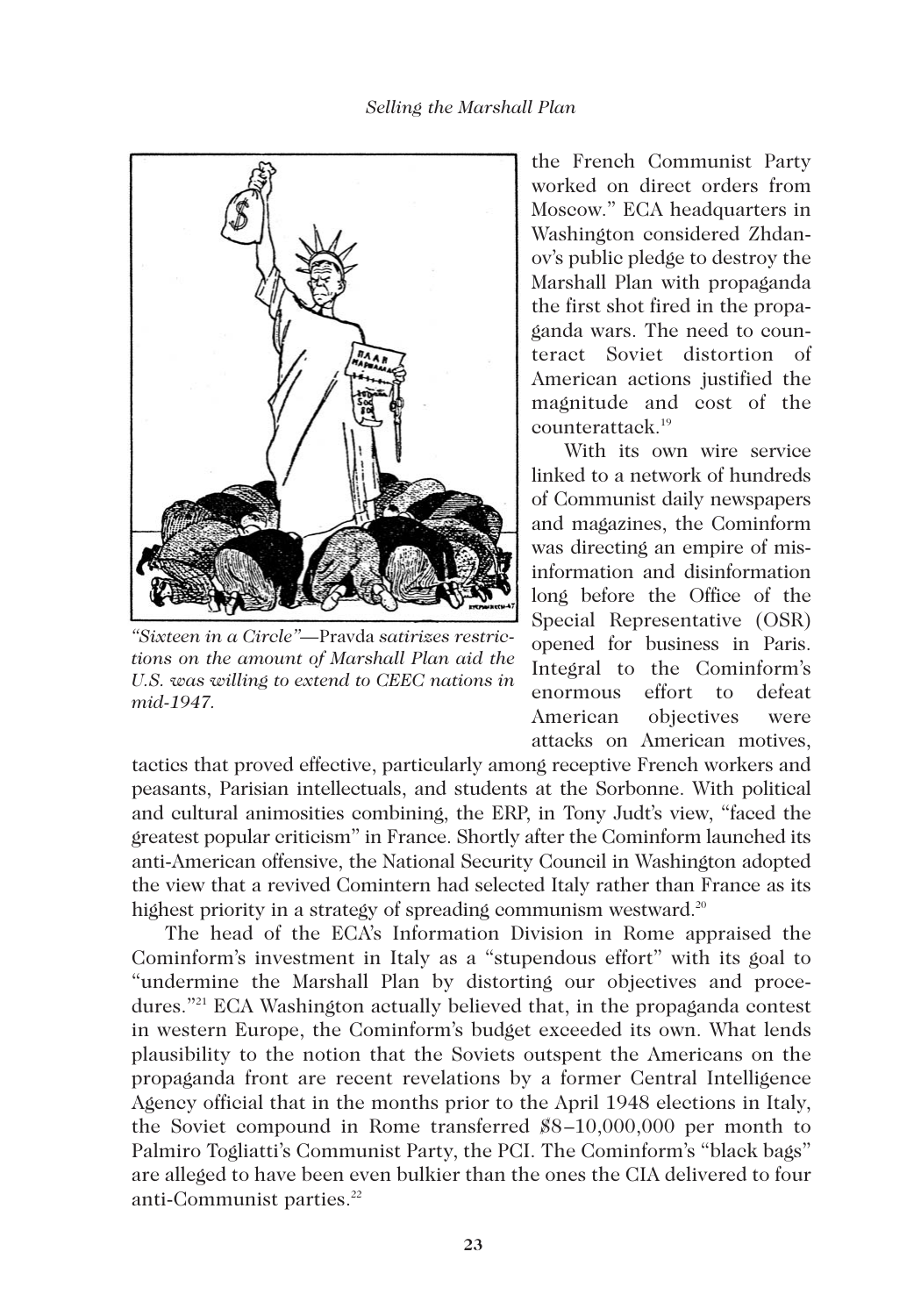Whether Marshall Planners merit first or second place in the annals of peacetime propaganda is at least arguable. What should not be is that their own undeniably stupendous effort was part of the dynamic that drove much of the Cold War, an escalating cycle of rhetoric and response, and of action and reaction. Subversives begat countersubversives, while disinformation necessitated information. Largely on the defensive at first, they eventually constructed a vast counterpropaganda machine, perhaps the envy of the Cominform. The information branch grew steadily until it ranked as one of the two largest staffs at OSR, Paris. By 1951, out of 600 Americans employed by OSR 180, or 30%, were in propaganda. To advance Washington's purposes, and to thwart Moscow's, they enlarged the battlefield in countries which were picked for psychological struggle, particularly Italy. They assembled a bigger arsenal, with more and better weapons.<sup>23</sup>

And they brought greater ingenuity to bear. One combatant in the war of words and images recalled the American campaign as "rather free-wheeling" and his cohorts as "in the main, [with] very little bureaucratic experience." Supposedly "greenhorns" in the field of foreign propaganda, with little to unlearn, they developed "fresh, invigorating, and oftentimes wonderfully effective techniques." In fact, Thomas Flanagan and Lawrence Hall, who ran the Information Division in Ankara, regarded the "ECA propaganda machine" as "far superior to anything previously developed by the US government." The non-civil service personnel involved, especially the large number of professionals from the working press, explained why.<sup>24</sup>

The leaders of America's information campaign were, in most respects, anything but novices in the dissemination of news and ideas. With its value recently demonstrated on the homefront, the importance of winning hearts and minds in Europe was recognized almost immediately. Only accomplished professionals were hired for leadership positions. The men put in charge in Washington and Paris, as well as those selected as heads of the Information Divisions in the country missions, possessed outstanding qualifications. Paul Hoffman later boasted that "we recruited talent from the top American newspapers, magazines, radio networks and movie concerns." Credentials in courting public opinion overseas were difficult to come by, so trained and experienced print and broadcast journalists, along with successful advertising executives, filled the ranks.<sup>25</sup>

At age thirty-six, in mid-1948, Alfred Friendly was appointed initial Director of Information at OSR, Paris, with Wally Nielsen as his Deputy. After a year, Friendly was replaced by Roscoe Drummond, a respected columnist for the *Christian Science Monitor,* who retained Nielsen as his own Deputy. During the ECA's final year an experienced Nielsen ran the Office of Information. A brief look at the first of the three commanding officers should capture the assets and advantages the American side brought to the battlefield.

Beginning his thirty-five-year newspaper career as a cub reporter with the *Washington Daily News* in 1936, Friendly switched to the *Washington Post*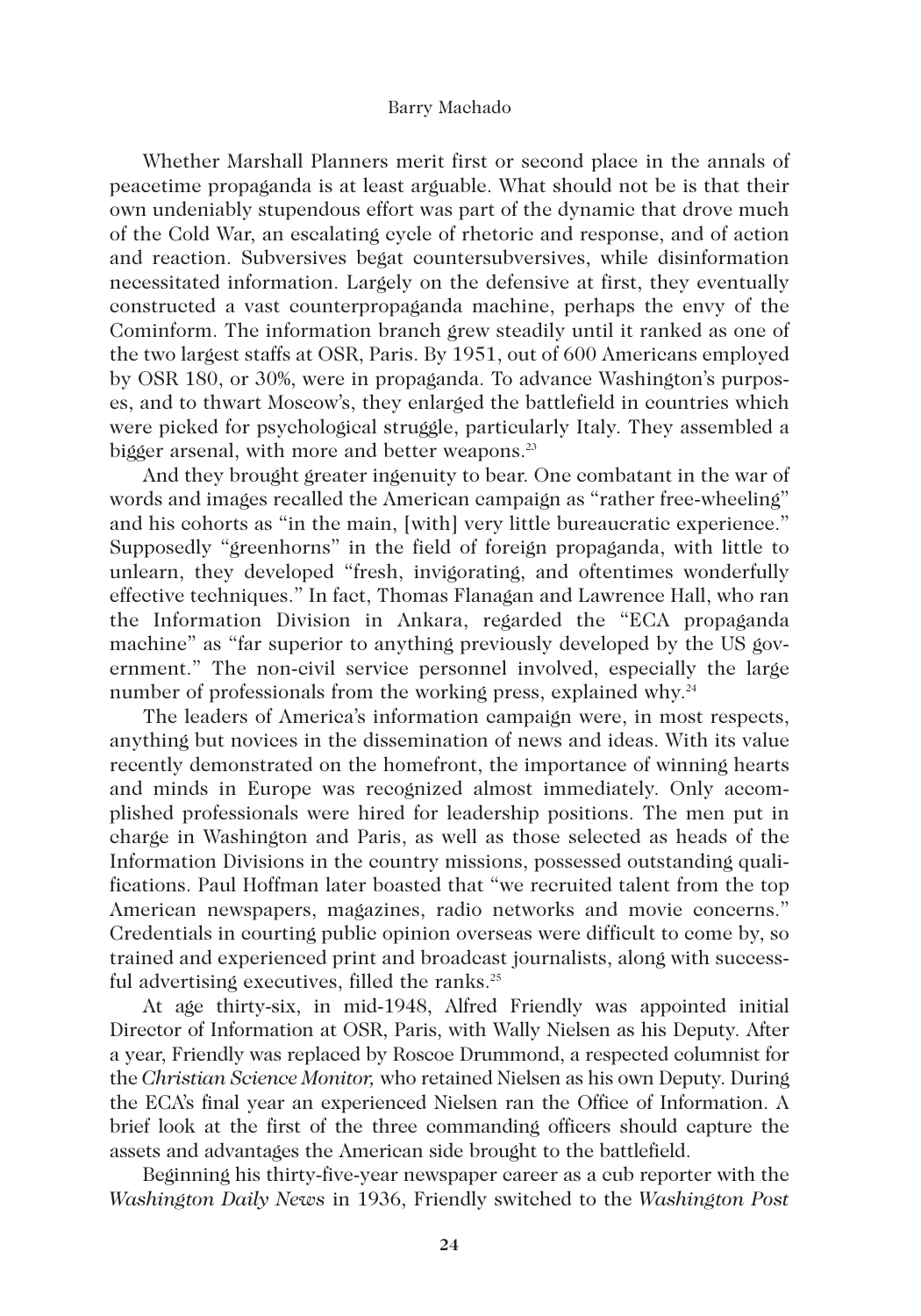

*President Truman, Secretary of State Marshall, ECA Administrator Paul Hoffman, and W. Averell Harriman, ECA's Special Representative in Europe, confer on the Marshall Plan in the White House Oval Office, November 29, 1948.*

three years later. In the late 1930s his reputation grew as he covered extensively America's preparedness and mobilization for World War II, an event that drew him into probably the most secret and select of all wartime operations, ULTRA. Formally attached to the Army Air Forces, the Amherst graduate spent most of the war at Bletchley Park in England, "involved in the breaking of sophisticated German military codes" encrypted by the Enigma machine. After V-E Day, with his brilliance certified, he returned to the *Post,* where his erudition, investigative skills, and lucid writing caught the publisher's attention. Alfred Friendly is best remembered, however, for his association with the *Post* after his one year of active service in the Marshall Plan. In 1952 he became Assistant Managing Editor. Three years later, he rose to Managing Editor, a position he held until 1965. A Pulitzer Prize for international reporting awaited him in 1967. Since his death in 1983, ten fellowships per year for print journalists in the developing world have been named in his honor.

So when Friendly arrived in Paris, his career was on its rapid, upward trajectory—yet he was still without any managerial or administrative training. What he brought to the workplace amounted to the newsroom atmosphere of the *Post* wedded to the informality and semichaos of a Bletchley Park hut. The loose structure turned out to be an ideal incubator of ideas. About the content of his craft the Director knew a great deal. The arts of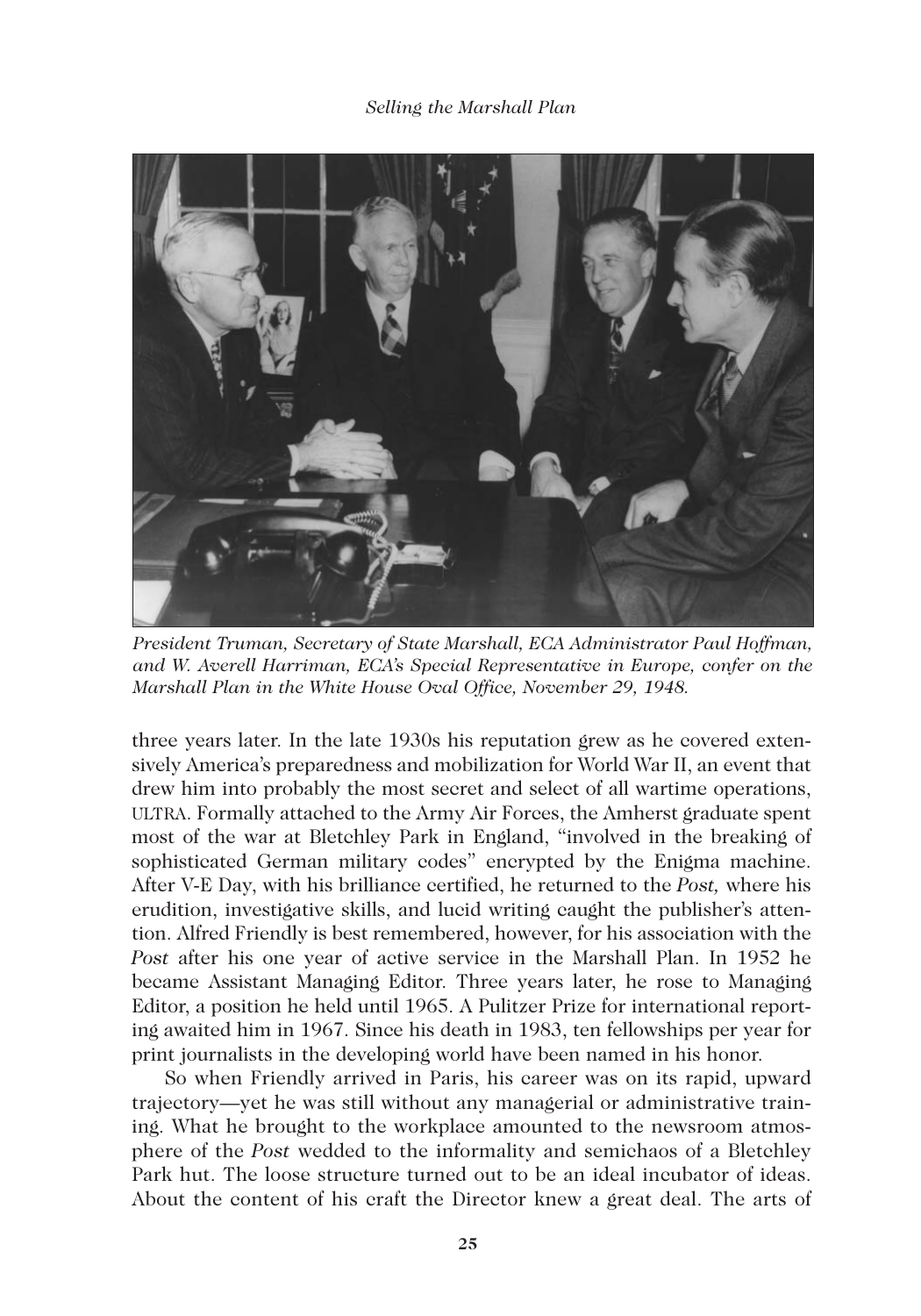spreading, leaking, and concealing information he had already mastered. He could grasp and convey the big picture. Keeping secrets was another of his specialties. And he spoke German well and French passably. Until he resigned in mid-1949, Friendly did double duty. One responsibility was to win the battle in Europe by keeping Europe's public sufficiently informed and in receipt of enough favorable publicity to assure their cooperation and conversion. The second was to keep the homefront apprised in order to sustain congressional and political support—with ample funding—for the continuation of American generosity abroad.<sup>26</sup>

During the Plan's crucial first year, Friendly's British connections from wartime served him well. His Anglophilia may not have. In his later recollection, and in disregard of the terms of the bilateral treaties that all recipients signed, "Britain alone was willing to do a reasonable information program about the Marshall Plan." Having lived in Paris throughout the Marshall Plan years, Theodore White corroborated Friendly's version of events. "What the Plan was, and what it was doing," White lamented, "was scarcely ever reported factually in the Paris press." Not until 1950 did the French government "embark on any extensive publicity campaign" on the Marshall Plan's behalf. The rest of the ECA countries basically reneged on their legal requirement, leaving the Americans to carry the brunt of the propaganda load for the first two years. It all struck Friendly as a "damn shame." There was, however, another way of looking at the situation that bothered Friendly. Since all ECA expenses involved in the information campaign were defrayed out of the 5% set aside by law from counterpart funds for administrative expenses—5% of \$8,600,000,000, or approximately \$430,000,000—the other fifteen countries might have simply regarded their obligations as satisfied in full and their promises invalidated.<sup>27</sup>

High-caliber recruits also filled up the staffs of the Public Information Division. Press, radio, and documentary film sections were generally thought to have done superb jobs. Quality individuals provided a quality product. The press section effectively cultivated relations with and planted news stories in the local press. It targeted American readers, too. While serving as second head of OSR's Information Division, Roscoe Drummond wrote a weekly column, entitled "State of Europe," that appeared every Saturday in the *Christian Science Monitor*. The radio section put on popular weekly radio programs and occasionally special programs broadcast in the vernacular by local stations in sixteen countries. They attracted a regular European listening audience in the millions. Its challenge also entailed satisfying the demands of ECA Washington, which never lost sight of the need to retain public support for the Marshall Plan at home.

The radio section consequently produced programming in English updates on ECA progress on the continent—for consumption via transmissions from Paris to NBC and CBS hook-ups for rebroadcasts back in the States. The Mutual Broadcasting System ran another weekly radio program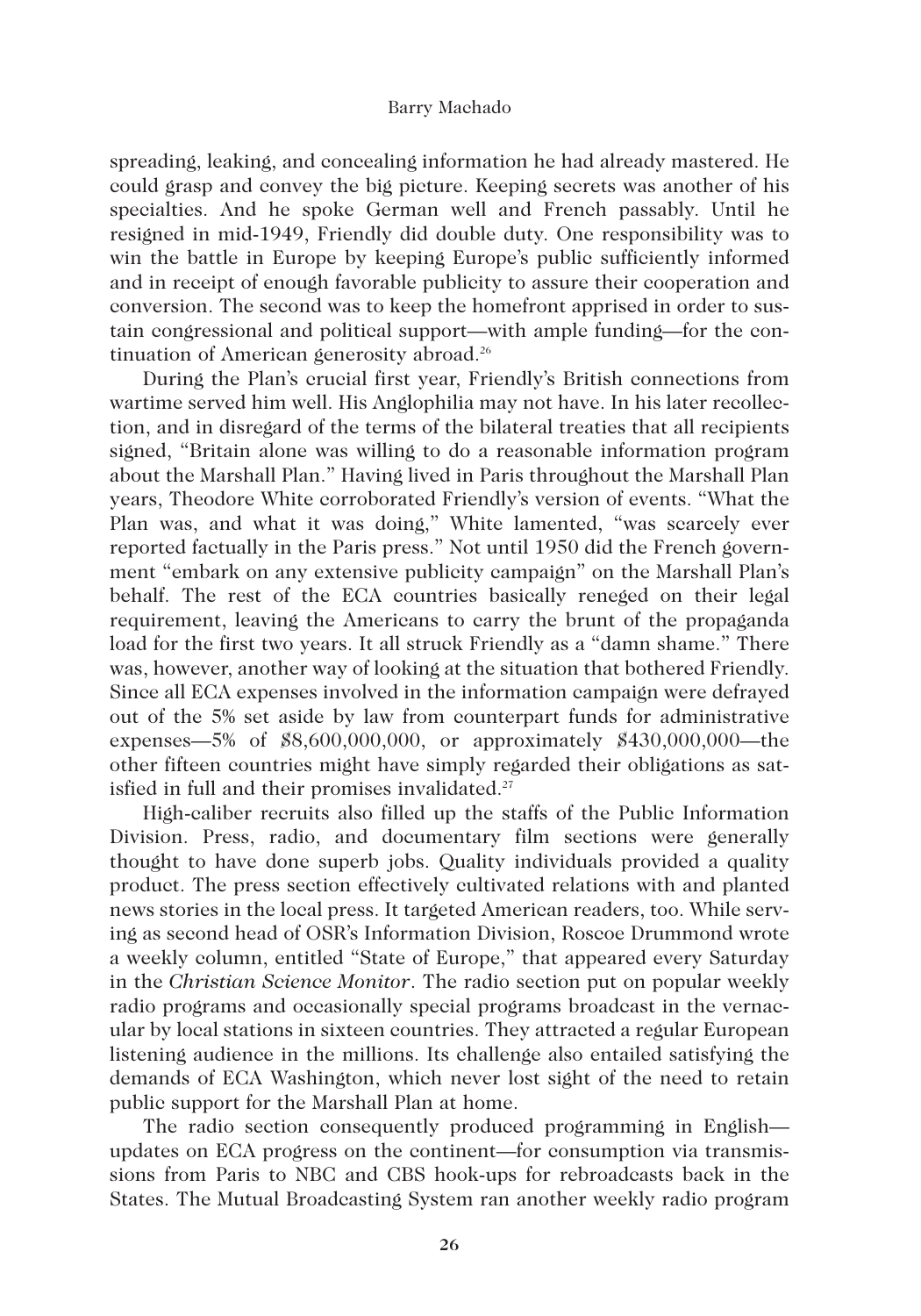

*Marshall Plan publicity—a parade in the Netherlands.*

which was recorded in France and aired there first. Robert Mullen, ECA's Information Director in Washington from 1949 to 1952, quickly adjusted to the new technology of television by arranging with ABC to televise for two years a series on the Marshall Plan. Supplying information to junketing Congressmen could also be a fulltime job for mission chiefs. In 1949, between June and December, 166 Senators and Representatives visited London with questions about ECA operations. All received personal briefings from John Kenney, head of mission. Such continuous, vigilant attention to domestic opinion had its desired results. Between 1949 and 1951 popular approval of the Marshall Plan ranged from 61% to 79% in the United States.<sup>28</sup>

The propaganda war's true hero was the documentary film section which was run, in succession, by Lothar Wolff, Stuart Schulberg, Nils Nilson, and Albert Hemsing. Its productivity, personnel, policies, and practices placed it on the front line of the conflict and made the visual medium the most effective. The foremost authority on Marshall Plan films has put their output at over three hundred. A few fiction and technical information films were commissioned, while two monthly newsreel series, "ERP in Action" and "Marshall Plan at Work," were produced in 1950 and a third, "Changing Face of Europe," the following year. But the great majority of the celluloid weapons used in battle with the Cominform were documentaries on specific ECA projects. In keeping with the injunction that only Europeans could save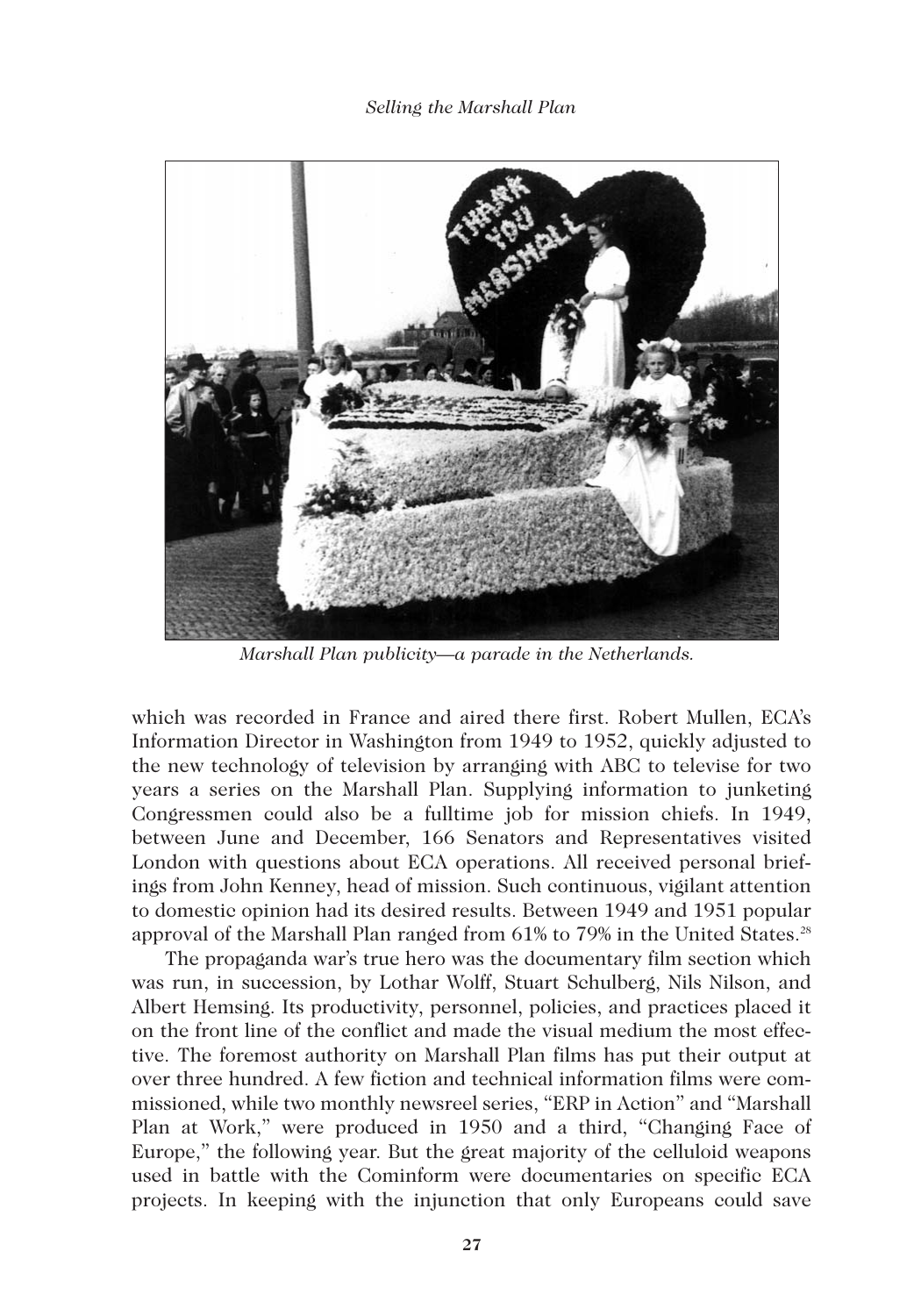Europe, most were made under contract by Europeans, with guidelines and supervision provided by American superintendents and their staffs. Certainly, the defining feature of Marshall Plan films was that they were made by and for Europeans. This decision ranks among the shrewdest in the life of the Marshall Plan, for the local directors, cameramen, and producers who were hired tended to be either Europe's finest documentarians or else gifted stars on the rise. Victor Vicas, the expatriate Hungarian John Halas, Holland's John Ferno, Vittorio Gallo and the Vitrotti brothers of Italy, Peter Baylis (head of Associated British Pathé) and Cliff Hornby of England are but a small sample of the deep well of cinematic talent that was drawn upon.

Some creations were country specific. Others were "trans-European." Most were reminders that the Marshall Plan was making a difference. About half of the films played in countries other than the subject country. Not only was distribution widespread, reaching tens of millions, but exceptional technical artistry added to the allure of Europe's most popular postwar art form. It can still be appreciated in *The Shoemaker and the Hatter,* a prize-winning animated cartoon that pitched free trade and mass production and was distributed in 1950 in eleven languages to movie houses throughout western Europe; or in *The Story of Koula,* about a Greek boy and his American mule, another favorite that circulated in nine languages. *The Island of Faith,* about reconstructing the dike system in the Netherlands, played to audiences in nine nations and was dubbed in eight languages. A moving French production, *The House We Love,* was viewed in eight countries. Typically eleven to fifteen minutes in length, almost all played as shorts alongside features, usually American-made, in local cinemas, a format that maximized their viewers as well as their intended impact. The generally favorable impression of daily life in the United States conveyed by Hollywood directors reinforced the ECA's message.

One source of the films' popularity, their artistic qualities, derived from two inspirations: the creativity of the European filmmakers and the sophistication of their American supervisors. If one's political aim in the pretelevision age of the late 1940s were to mold the consciousness of millions and to sway mass opinion, then imaginative techniques like special effects, animation, original musical scores, and Technicolor made for receptive moviegoers. So, too, did the subtlety of the essential messages. The genius of the Americans in charge was their eye for talent in very different nations and cultures, while their true good sense was in their realization that subtlety can be best achieved from within those diverse cultures. Americans established the agenda—the themes of self-help, solidarity, and cooperation; of a consumer ethos of "more, bigger, better" and greater prosperity; of optimistic and can-do attitudes; of improving conditions and rising expectations. Homegrown directors had to figure out how, through European symbols, images, and accents, as well as the pace of the film itself, to enter regional psyches and thereby overcome varieties of resistance in Rotterdam, Florence, and Cherbourg to the producers' messages. Sometimes, as in Italian director Jacopo Erbi's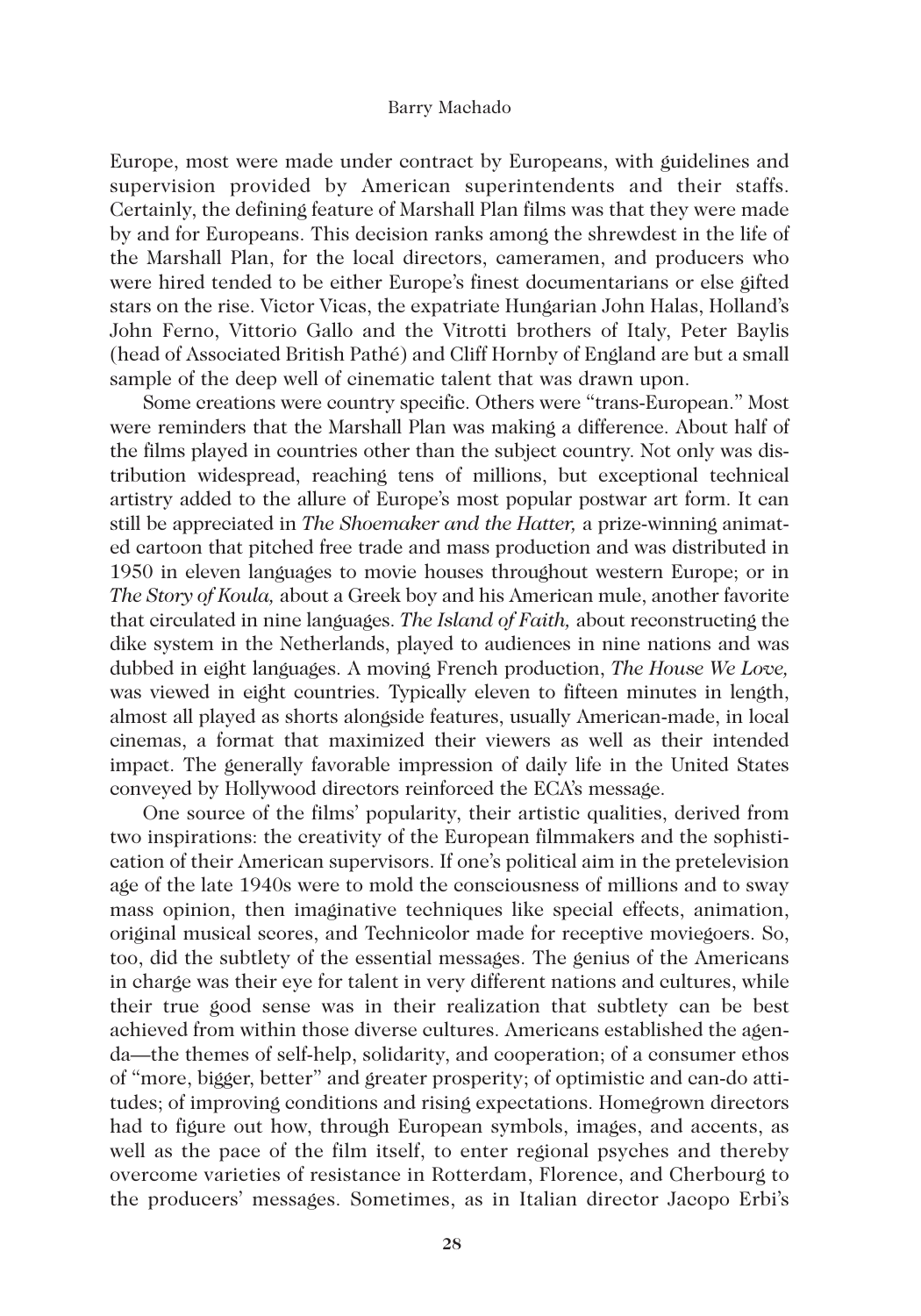neorealist *Aquila*, a new film aesthetic solved the problem.<sup>29</sup>

Surely to the chagrin of numerous Congressmen who expected their constituents' generosity to have the highest profile, Americans in Paris instructed their European partners in the keys to maximum effectiveness: understate and underplay the ECA's role, render the ECA a subtle presence, put a premium on good taste, and do not push their underlying purposes too often or too hard. "An unwritten ECA law," Stuart Schulberg later acknowledged, "stipulate[d] that the Marshall Plan . . . will not be mentioned more than twice in a one-reeler and three times in a two-reeler." America's penchant for hype was in fact curbed. How, prior to sallying forth in their culture war, did those American supervisors acquire such valuable insights?<sup>30</sup>

An answer can be located in their distinctive backgrounds. None of them were plucked out of Zanesville, Ohio, and dropped into Paris. Neither Babbitts nor philistines who arrived across the Atlantic wide-eyed and innocent from small-town America, they had instead a European outlook and sensibility, much like the Marshall Plan's inspirators—Harriman, Acheson, Lovett, and Kennan. In the manner of Evan Thomas and Walter Isaacson's *Wise Men,* Wolff, Schulberg, Nilson, and Hemsing were Euro-Americans, or Europhiles, or cosmopolitans, a word unfortunately debased by both Hitlerism and Stalinism. They all spoke several Continental languages, had lived in Europe for years, and understood the tones, textures, and taboos of its cultures. The patriarch of the motion picture branch, Lothar Wolff, was born in Germany and immigrated to the United States in 1936 after working as an editor and publicist in Germany and France. A Jewish émigré in flight from nazism, Wolff was soon hired as chief film editor of the monthly "March of Time" newsreel series. The genre he came to know most personally in the late 1930s, the fifteen-minute short, later became the Marshall Plan's signature film. And it demonstrated that Wolff "understood how to address European audiences."

Wolff's successors and protégés were all in their late twenties or early thirties with promising futures when employed by the ECA. His deputy and replacement, Stuart Schulberg, though a native Californian, was schooled in Switzerland where he acquired fluency in French and German. After World War II, he worked in Berlin for the Office of Military Government, U.S. (OMGUS), running for several years their film unit and producing two firstrate documentaries, *Nuremberg* on the war crimes trials and *Me and Mr. Marshall.* From Berlin he went to Paris to assist Wolff. Schulberg's own deputy, Nils Nilson, also worked for OMGUS after the war in its Information Office. He too personified America's rich diversity and multiculturalism and the ways they can be exploited in foreign crises. The melting pot had its extra hidden benefits. With a Swedish father and German mother, three points of view coexisted in Nilson's makeup. When Nilson succeeded Schulberg, he elevated Albert Hemsing to his second-in-command. Like Wolff, Hemsing was born in Germany. Like Nilson, his parents and their heritages—a French mother and a German father—broadened his perspective